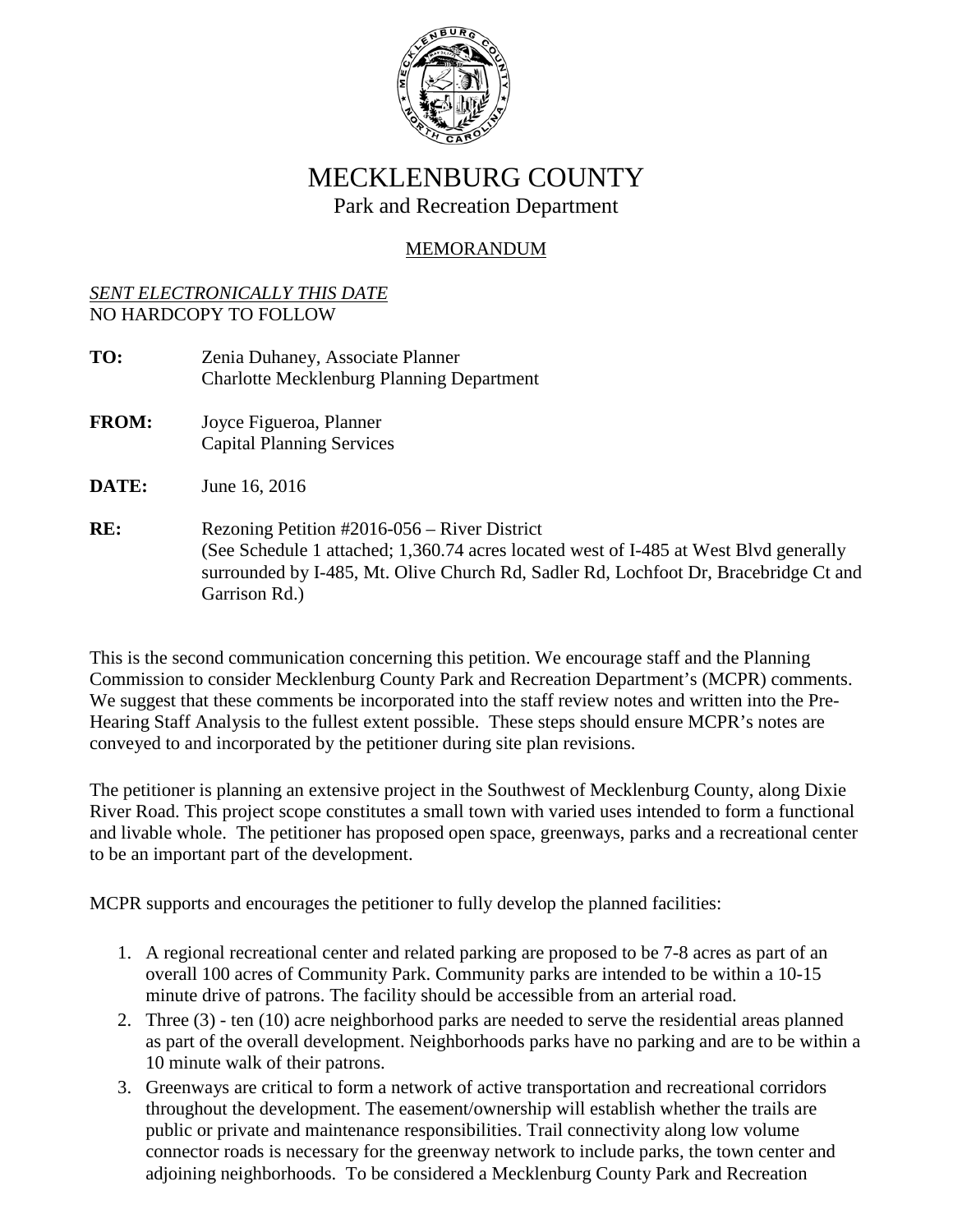greenway, it must be paved, accessible and at least 12' wide.

- 4. An overland trail connector adjacent to Dixie River Road is part of the 2015 Mecklenburg County Greenway Master Plan Update. MCPR concur with the Dixie River Overland Trail detail as shown on Revised Site Plan dated 5/27/16 Sheet # RZ-5B. Wherever possible, greenways should be separated from roads and be placed within a green area or park-like environment. It is noted that a green street is a boulevard that accommodates a trail.
- 5. The petitioner is invited to meet with Park and Recreation concerning these program elements and how they can be incorporated into the development. These facilities should be open to the public. There are County standards for parks and greenway development.
- 6. MCPR will need to review the areas to be dedicated for the parks and greenway alignments prior to final approval of the rezoning. MCPR request an overall Greenway Map that includes all proposed trails in one map with the trails included in the Phase I of development highlighted.
- Copy to: James R. Garges, Director W. Lee Jones, Division Director, Capital Planning Services Gwen Cook, Greenway Planner, Capital Planning Services Kevin Brickman, Planner, Capital Planning Services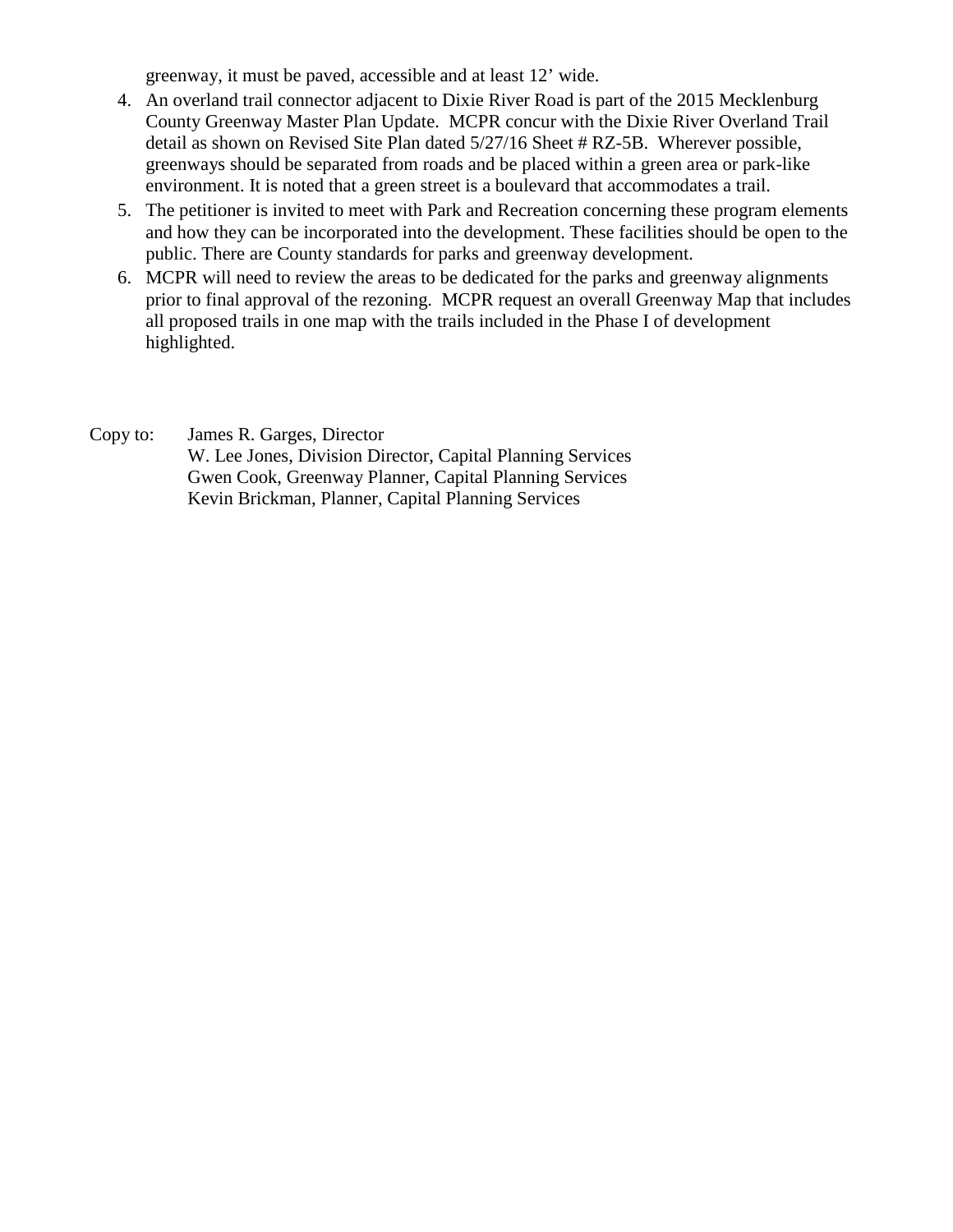### **SCHEDULE 1**

#### REZONING PETITION NO. 2016-056

| <b>Property Owner and Address</b>                                                                                                                    | <b>Property Address</b> | <b>Tax Parcel</b><br>Number | Acreage | Date<br>Property<br>Acquired | Existing<br>Zoning<br><b>Classification</b> |
|------------------------------------------------------------------------------------------------------------------------------------------------------|-------------------------|-----------------------------|---------|------------------------------|---------------------------------------------|
| Dewer Development Corporation, Inc.<br>68 Seascape Circle<br>St Augustine, FL 32080                                                                  | N/A                     | 113-201-01                  | 50.342  | 12/23/96                     | $R-3$                                       |
| Carolina Centers LLC                                                                                                                                 | 4817 Sadler Rd          | 113-271-35                  | 387.931 | 12/28/93                     | R-5                                         |
| 227 West Trade Street, Suite 1000                                                                                                                    | N/A                     | 113-281-43                  | 226.502 | 12/28/93                     | R-5                                         |
| Charlotte, NC 28202                                                                                                                                  | N/A                     | 113-291-04                  | 12.0    | 12/28/93                     | $R-5$                                       |
|                                                                                                                                                      | N/A                     | 113-291-03                  | 40.26   | 12/28/93                     | R-5                                         |
|                                                                                                                                                      | N/A                     | 113-291-01                  | 71.56   | 12/28/93                     | R-5                                         |
|                                                                                                                                                      | 8739 Lynn Parker Ln     | 113-321-01                  | 50.36   | 12/28/93                     | $R-5$                                       |
|                                                                                                                                                      | N/A                     | 141-281-01                  | 47.35   | 6/28/01                      | R-5                                         |
|                                                                                                                                                      | N/A                     | 141-281-02                  | 4.324   | 6/28/01                      | R-5                                         |
|                                                                                                                                                      | N/A                     | 141-281-03                  | 61.56   | 6/28/01                      | R-5                                         |
| Elam Group, LLC                                                                                                                                      | N/A                     | 141-131-22                  | 33.349  | 3/10/98                      | $R-3$                                       |
| 5017 Sirus Lane, Suite C                                                                                                                             | 8300 Dixie River Rd     | 141-142-09                  | 57.887  | 8/10/01                      | R-3                                         |
| Charlotte, NC 28208                                                                                                                                  | 8510 Dixie River Rd     | 141-152-21                  | 46.834  | 10/4/02                      | R-3                                         |
|                                                                                                                                                      | 9460 Dixie River Rd     | 141-271-12                  | 28.2    | 11/29/06                     | $I-1$                                       |
|                                                                                                                                                      | 9224 Dixie River Rd     | 141-271-15                  | 3.46    | 5/29/01                      | $R-3$                                       |
|                                                                                                                                                      | 9324 Dixie River Rd     | 141-271-14                  | 23.53   | 12/23/87                     | $I-1$                                       |
|                                                                                                                                                      | 9400 Dixie River Rd     | 141-271-13                  | 0.58    | 12/31/07                     | R-3                                         |
| CLT International, LLC                                                                                                                               | N/A                     | 141-131-19                  | 9.393   | 8/30/07                      | R-3                                         |
| 1890 Milford Street                                                                                                                                  | 9826 Garrison Rd        | 141-143-15                  | 7.785   | 8/30/07                      | R-3                                         |
| Charleston, SC 29405                                                                                                                                 | N/A                     | 141-143-19                  | 0.38    | 8/30/07                      | R-3                                         |
| St. John's Baptist Church Board of<br>Trustees<br>300 Hawthorne Lane<br>Charlotte, NC 28204                                                          | 9814 Garrison Road      | 141-131-18                  | 1.887   | 12/9/77                      | $R-3$                                       |
| Vivian S. Brown Kramer<br>Margaret Alice Brown Teele<br>Julia Mae Brown Draeger<br>John Wilson Brown, Jr.<br>2224 Colony Road<br>Charlotte, NC 28209 | N/A                     | 141-133-01                  | 23.274  | 4/8/13                       | $I-1$                                       |
| Mariorie Grier<br>2833 Bricker Drive<br>Charlotte, NC 28273                                                                                          | N/A                     | 141-142-06                  | 4.95    | 11/22/89                     | $R-3$                                       |
| Ethel Torrence, by right of<br>survivorship<br>10528 Partridgeberry Drive<br>Charlotte, NC 28213                                                     | N/A                     | 141-142-07                  | 4.95    | 11/13/79                     | R-3                                         |
| Vivian Laverne Williams<br>727 Georgetown Drive<br>Charlotte, NC 28213                                                                               | N/A                     | 141-142-08                  | 2.51    | 11/29/91                     | R-3                                         |
| A. J. Charlotte Investments, LLC<br>9510 East Shangri La Road<br>Scottsdale, AZ 85260                                                                | 9940 Garrison Rd        | 141-143-01                  | 8.82    | 1/31/07                      | R-3                                         |

CHAR2\1765520v5

Schedule 1, Page 1 of 2